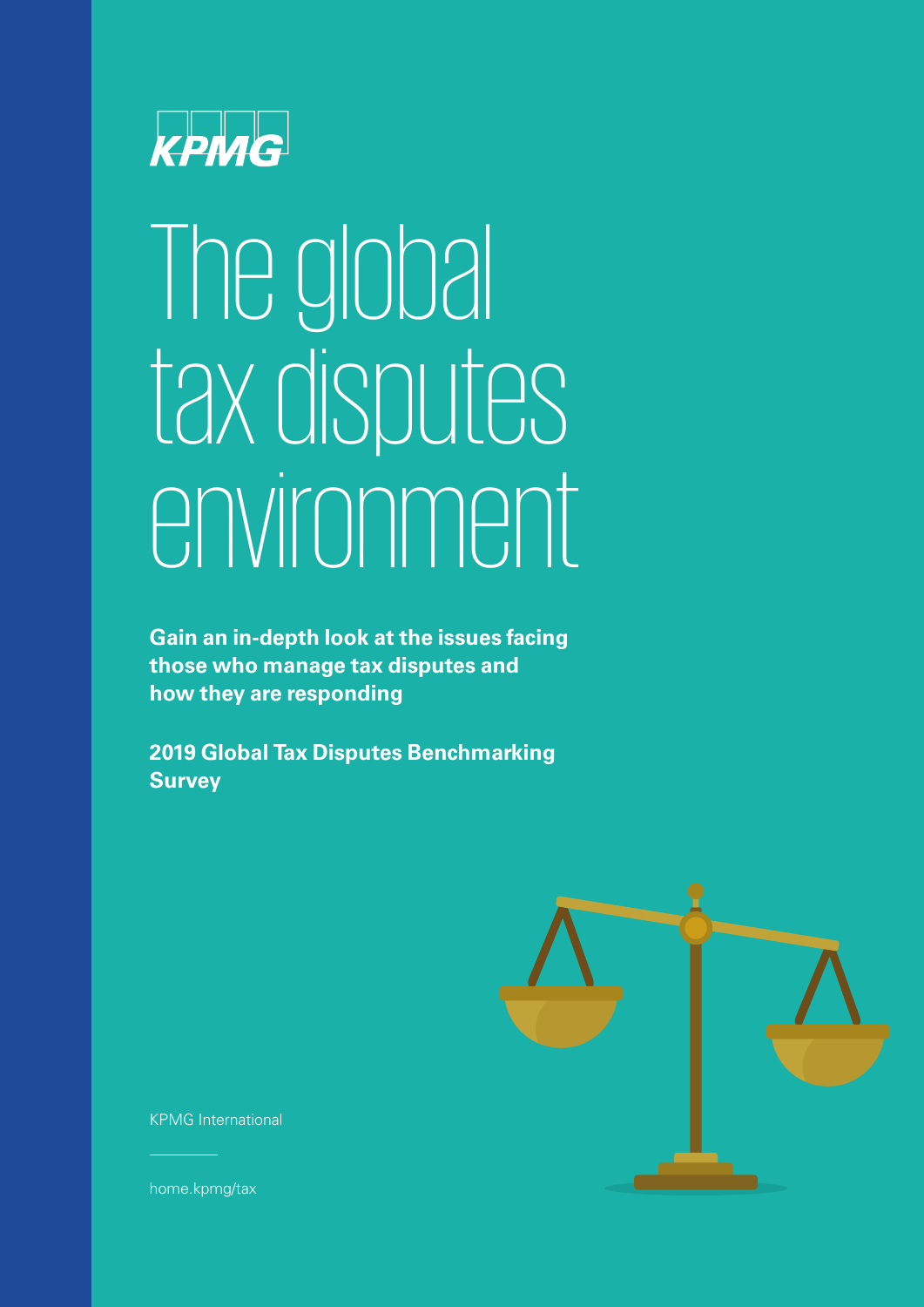This special report takes an in-depth look at the issues faced by those who manage their company's tax disputes, and the processes, practices and resources they have in place to meet these challenges. The Global Tax Disputes benchmarking report is part of KPMG International's broader tax benchmarking initiative. This research offers inside views of the structure, governance, priorities and performance measures of tax departments today and delivers insights on how leading tax departments expect to transform in the next 5 years.

For tax executives of international companies — including those charged with tax dispute management — benchmarking against comparable tax departments can be a powerful tool for reflecting on your organizational structures and competencies. It can also help leaders assess how the changes made today can help prepare organizations for the challenges and opportunities they are likely to face tomorrow.

The current survey tells us that companies are seeing a significant rise in tax audits and disputes, and all signs point toward even more intense tax authority activity in the future. The pace at which tax authorities have changed and intensified their approach — both unilaterally and cooperatively — has been surprising.

Tax executives clearly recognize the importance of tax dispute management to their business. Compared to the last time we conducted this survey in 2016, current results reveal more companies have adopted formal processes for tax disputes, and they're showing more appetite for investing in people, technology and centralized processes to help them manage tax disputes globally. However, the survey results also suggest that some companies may not be quick enough to invest in strengthening their dispute resolution functions at a pace needed to keep up with the tax authorities.

This report presents an overview of these and other key findings from this year's survey, together with insights from senior leaders of KPMG's Global Tax Dispute Resolution & Controversy Services network. We also present key takeaways for tax dispute management leaders to help them prepare for the challenging times ahead.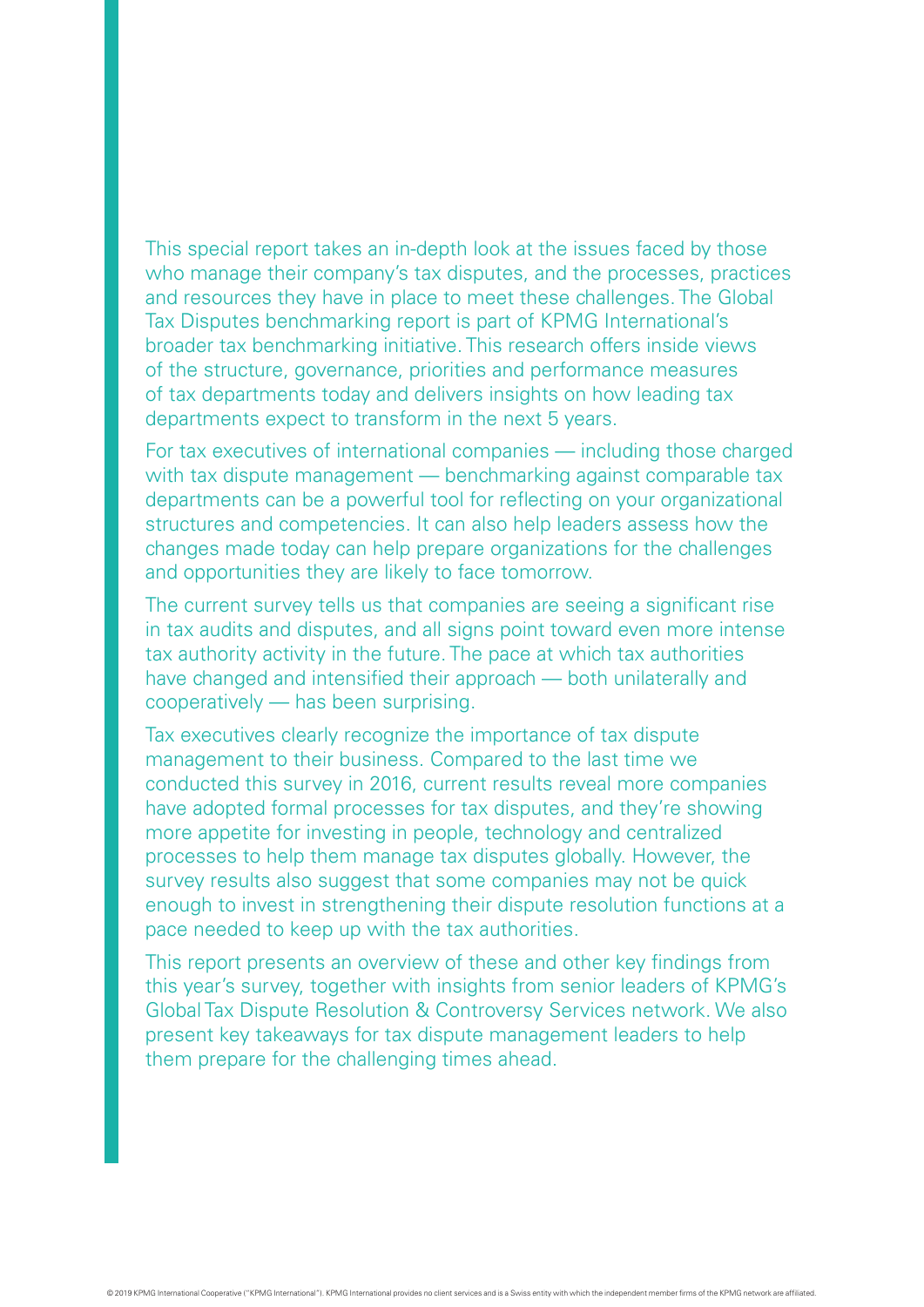## Contents

**2**

**6**

**Tax audits and disputes the changing environment**

**Tax dispute management today**

**Leveraging technology 10**

**Tax dispute management of the future 12**

### About the survey

- KPMG International's Global Tax Benchmarking Survey 2019 charts the evolution of leading tax departments and identifies operational benchmarks for highperforming tax teams. This special report highlights the survey's findings about the people, processes and technology deployed by tax departments to manage their activities related to tax audits and disputes.
- The findings in this report are based on a survey of over 100 people in charge of the tax function and operations of companies in all major industries based in 17 countries worldwide.
- About half of respondent organizations are public companies. About 80 percent have up to 5 billion US dollars (USD) in annual revenue or turnover, and one-fifth have more than USD\$5 billion in annual revenue or turnover. Over 30 percent of respondent organizations have more than 10,000 employees globally. Almost 60 percent have branches, subsidiaries or other permanent establishments in more than 10 countries.

© 2019 KPMG International Cooperative ("KPMG International"). KPMG International provides no client services and is a Swiss entity with which the independent member firms of the KPMG network are affiliated.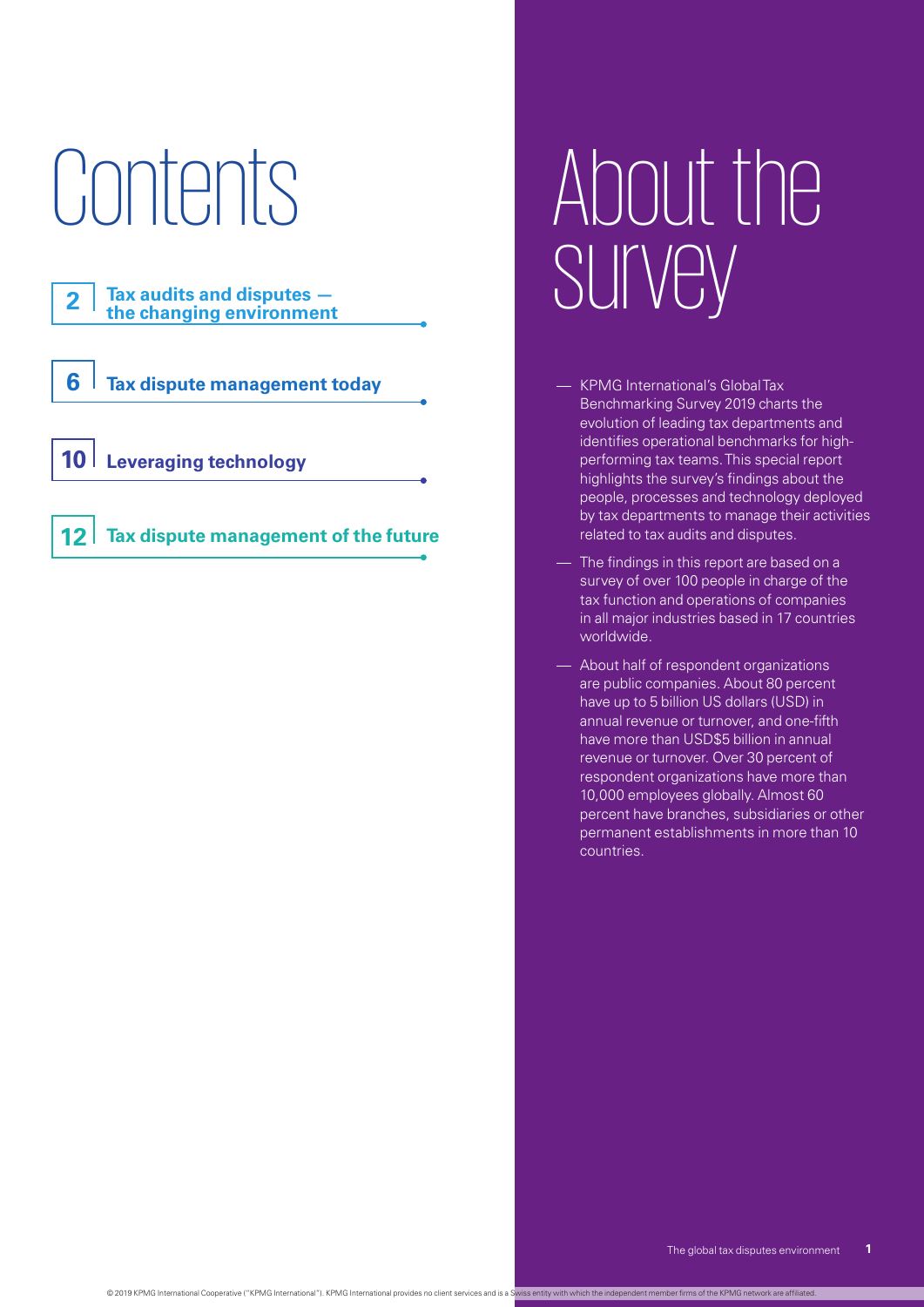Tax audits and isni ites the chang environme

Overall, KPMG International's global tax benchmarking research confirms that behavior is changing among tax authorities worldwide. Feedback suggests tax executives are finding today's tax administrations increasingly difficult to deal with.

Indeed, tax authority activity has been rising steadily in recent times, as financially strained governments press for higher revenue collection and media and public attitudes harden against perceived corporate tax avoidance.

Across the tax dispute continuum, 85 percent of the respondents are currently involved in tax audits or inspections. Over two-thirds are engaged in tax appeals, while a quarter face litigation. Under one in five are working through mutual agreement procedures for bilateral tax disputes.

Indeed, audit activity has been rising across the board, from direct taxes and indirect taxes to employment and domestic compliance issues — and international tax in particular. Now that the Organisation for Economic Co-operation and Development's (OECD) proposals for curbing tax base erosion and profit shifting (BEPS) are complete, countries worldwide have been working to put them in place. From broader requirements for tax transparency through more stringent transfer pricing policies to greater scrutiny of business substance, the changing rules open the door to considerably more tax disputes — especially given differences in interpretations and timing as countries translate them into domestic laws.

#### **Interactions with tax authorities**

In this environment, it is not surprising that the survey respondents have noted rising tax audit scrutiny over the past 3 years. In particular, the respondents have observed increases in the following activities (in rank order):

- 1. more audit queries
- 2. more frequent requests for information
- 3. more extensive requests for information
- 4. more frequent contact.

Along with this added activity, 43 percent of the respondents observe that tax audits are taking longer to conclude.



**Almost half** of the respondents say their disputes are getting harder to resolve.

**45 percent** say tax authorities are taking a harder line in negotiations.

**60 percent** attribute the increase in disputes to tax authority aggressiveness and their reluctance to reach settlements





**Over one-third** of the respondents say the tax authorities they deal with have less appetite for settlement, resulting in more litigation the last 3 years.

Source: KPMG International 2019.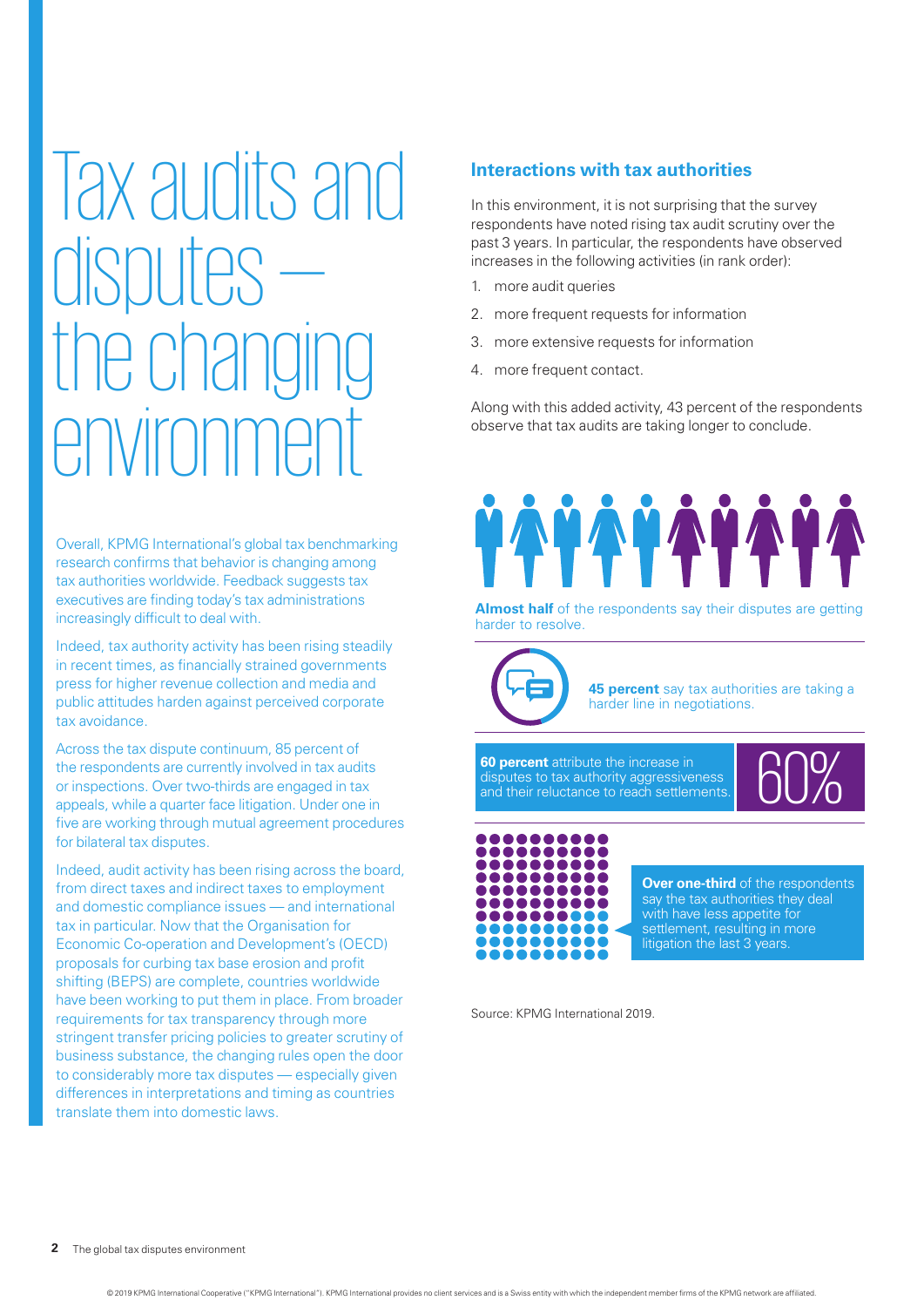

Almost **one-quarter** of the respondents noted an increase in the tax authorities' application of penalties globally.

Along with increased audit activity, nearly one-quarter of the respondents noted an increase in the tax authorities' application of penalties globally.

When audits result in disagreements between companies and tax auditors, nearly half of the respondents say the disputes are getting harder to resolve. About 60 percent attribute the increase to tax authority aggressiveness and their reluctance to reach settlements. Almost half say tax authorities are taking a harder line in negotiations, for example, by refusing to compromise in marginal cases and by expecting taxpayers to concede all disputed taxes.

Further, over one-third of the respondents say the tax authorities they deal with have less appetite for settlement, resulting in more litigation in the last 3 years. Just under half of the respondents say the likelihood of litigation is about the same as the last 3 years.

While litigation used to be seen as something to be avoided, as tax authorities have become more aggressive and less willing to settle, litigation has come to be a viable component of many companies' strategies for dispute resolution.

The respondents say the most common new techniques that tax authorities have adopted for promoting compliance and resolving disputes in the past 3 years are (in rank order):

- 1. cooperative compliance and real-time working of issues
- 2. advance tax rulings
- 3. alternative dispute resolution or mediation.

However, results suggest that almost one in ten of the respondents have seen no attempt by tax administrations to bring new resolution techniques to bear.



**One in ten** of respondents did not note any new techniques adopted by tax authorities to promote compliance and resolve disputes.

Is the level of difficulty in reaching resolution with the tax authorities you deal with increasing?



Note: Total might not add up to 100% due to rounding.<br>Consider the last proceeding the last proceeding the last process during the last process during the last proce Source: KPMG International 2019.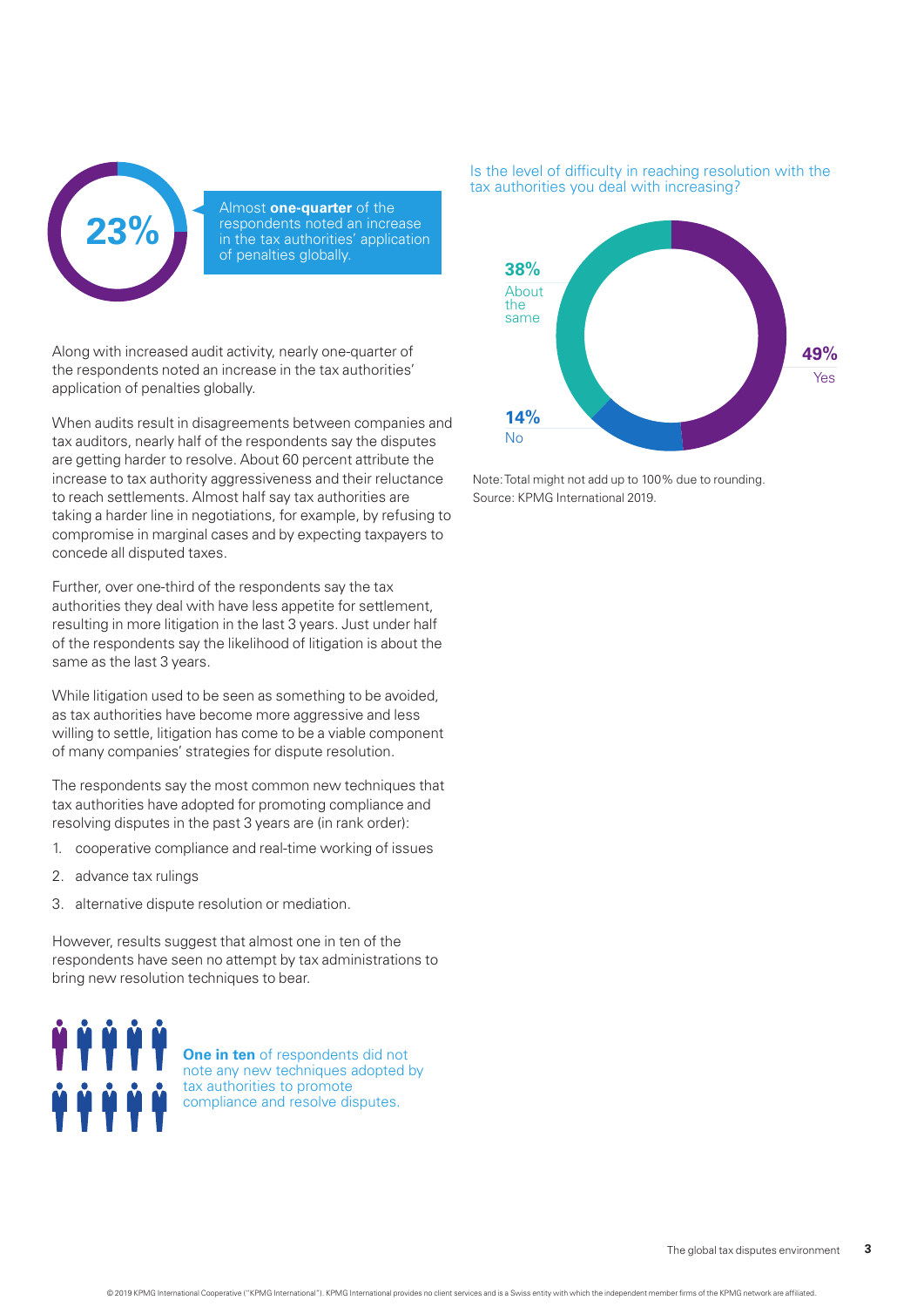In negotiations/settlement proceedings during the last 3 years, are tax authorities taking a harder line, e.g. not 'splitting the difference' in marginal cases or expecting taxpayers to concede substantially all of the tax in dispute?



Note: Total might not add up to 100% due to rounding Source: KPMG International 2019.

#### **Tax authorities' focus**

When asked where tax authorities are sharpening their audit focus, international compliance issues (e.g. transfer pricing, diverted profits) topped the respondents' list, with three-quarters seeing an increase. As the international tax practices of some large corporations have come under fire, governments, the media and the public at large have become much more aware of the impact of BEPS on countries' tax revenues. Tax authorities, who have also been under pressure to increase tax revenues, have stepped up their scrutiny of international transactions as a result.

International tax issues are by no means the tax authorities' only focus. Over two-thirds of the respondents also report more audit activity related to direct taxes, indirect taxes and domestic compliance issues (e.g. income, expenses, reliefs).

Half of the respondents agree that tax authorities are getting better at assessing risk and allocating audit resources to issues that taxpayers and industries identified as high-risk. This statistic should come as no surprise to readers in countries like the UK and Australia, where risk assessment practices are well advanced. However, the result also shows that the use of risk assessment among other tax authorities is more widespread. As discussed later in this report, tax authorities are also investing heavily in technology to help them assess risk and develop audit priorities.



**34% 23%**

**Significantly** more audit activity

Note: Total might not add up to 100% due to rounding. Source: KPMG International 2019.

On a scale of 1–4, in which areas do you see/anticipate the tax authorities you deal with undertaking more audit activity?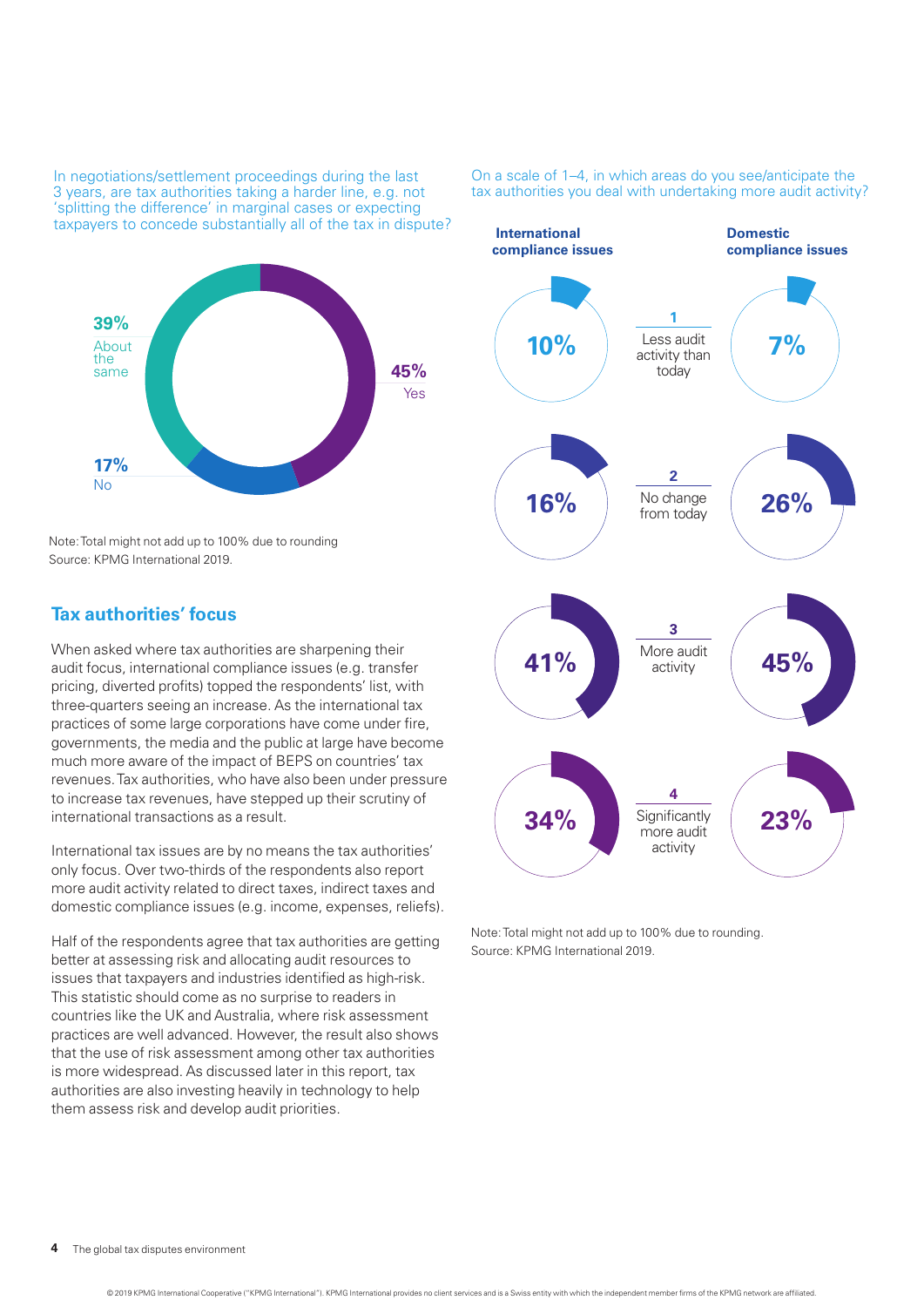#### **Collaboration and information sharing**

The majority of the respondents say tax authorities are sharing more taxpayer information than they did 3 years ago, and levels of information sharing are set to intensify as tax authorities mine data gleaned from country-by-country tax reporting requirements, the Common Reporting Standard and automatic exchange of information.

Fewer respondents have noted other forms of increased collaboration among tax authorities, such as conducting joint audits or taking part in multilateral tax administrator groups.

Much of the current collaboration is not visible to taxpayers, so companies may not yet be aware of the extent to which it is occurring. The expansion and rising profile of groups like the OECD Forum on Tax Administration and the Joint International Taskforce on Shared Intelligence and Collaboration demonstrate that tax authorities are expanding their networks and working in concert more and more each year.

### Tax dispute management take-aways: Tax audits and disputes

- Aggressive tax authority activity has been steadily rising and is expected to intensify in coming years.
- Global tax department leaders say tax authorities are:
	- requesting more information from businesses
	- conducting more audits and taking longer to conclude them
	- increasingly reluctant to negotiate a settlement
	- moving more matters forward to litigation.
- All tax issues are coming under more audit scrutiny, with particular attention being paid to international tax issues.
- As tax authorities get better at risk assessment and share more information with other tax authorities, there is increased potential for more aggressive tax adjustments, with a commensurate increase in the potential for tax controversy.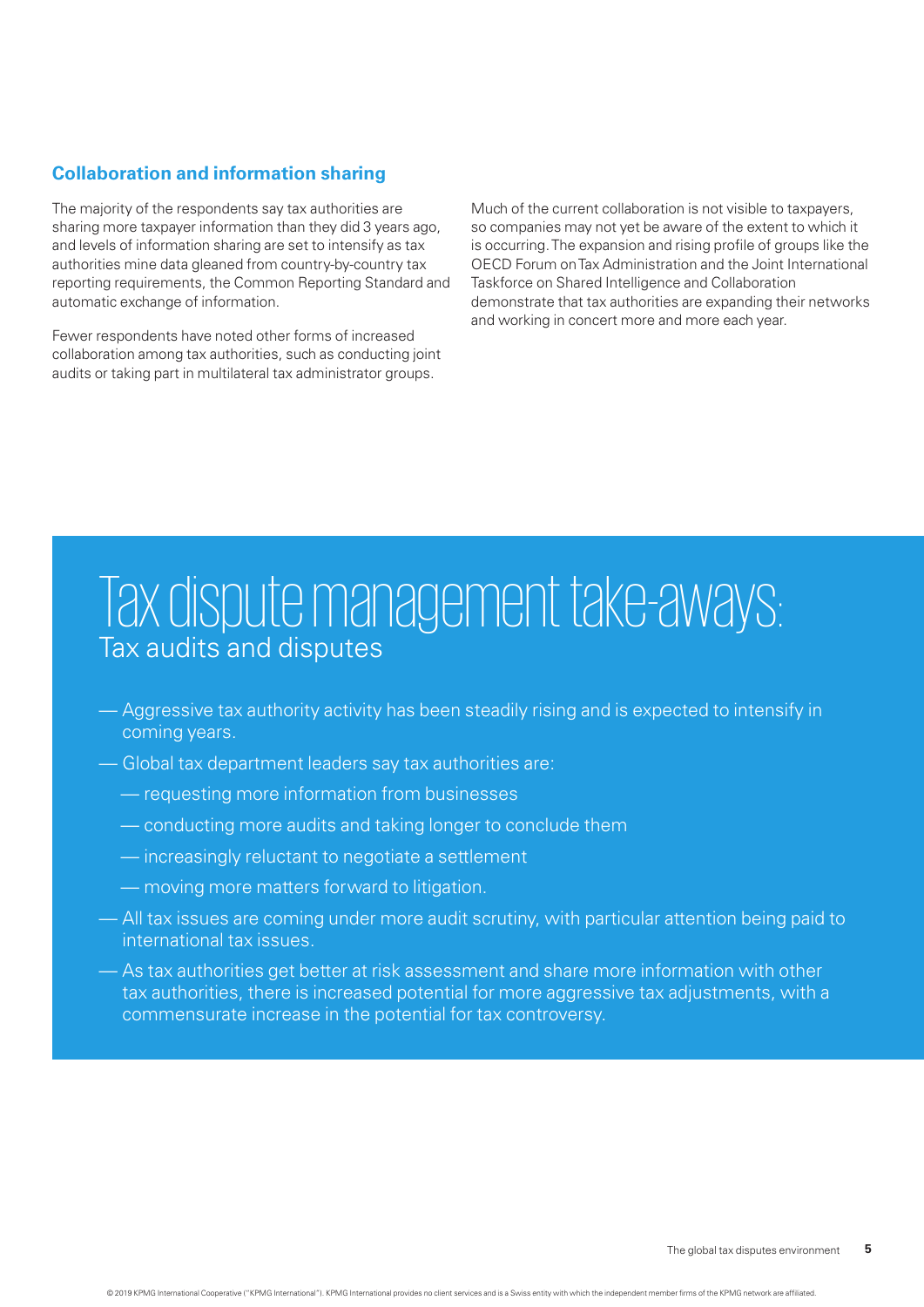### Tax dispute management today

With tax audits getting more difficult and time-consuming and levels of tax disputes continuing to rise, are today's tax functions prepared to deal with the challenges ahead?

Many companies have room to improve their tax dispute function's organization and the attention they devote to tax dispute resolution. However, a minority of forward-thinking companies are working to make the investments in people, processes and technology they need to effectively manage their tax disputes on a global basis.

#### **Reporting lines and day-to-day management**

Our ongoing benchmarking survey research confirms the trend toward global tax departments centralizing management and resources to improve their efficiency and effectiveness and help them contribute more value. The same benefits can accrue to tax dispute management functions. Centralization can help ensure accountabilities are clear, the right mix of dedicated and shared resources are available, and processes and technologies are leveraged to improve consistency, quality and efficiency.

The past few years have seen this trend extend to tax dispute management. Currently, almost 40 percent of respondent companies have a specific group that handles tax audits and disputes exclusively, up from 20 percent in 2016. The majority of these companies have five or fewer members on their dispute management teams. However, 40 percent plan to expand these teams in the next few years. In two-thirds of companies without dedicated teams, disputes are handled by the tax department, while one in ten companies relies on multidisciplinary teams.

Forty-one percent of the respondents say that day-to-day management of tax disputes is the responsibility of a local tax manager (or equivalent) while 31 percent assign this role to a global tax manager (or equivalent). About one-third of the people responsible for tax dispute management report to global tax management while slightly less (28 percent) report to the finance function. Only one-quarter ultimately report to local or regional tax management.

Compared to 2016, slightly more companies (13 percent) have appointed a global head of controversy or equivalent who is responsible for the day-to-day management of tax disputes. While these companies are still in the minority, the global head of controversy role delivers significant benefits by providing these executives with the power and mandate to clarify reporting lines, centralize tax dispute monitoring and controls, and provide strategic direction. The role is relatively new in most companies and, based on the current trend, we can expect more companies to appoint a global head of controversy in the future.

A global head of controversy can also have the profile to ensure senior management are kept well informed of the company's disputes and their reputational and financial implications. Forty-three percent of the respondents say that the people in charge of their company's tax dispute management have access to their organization's management, while just over one-third has access to both management and the audit committee.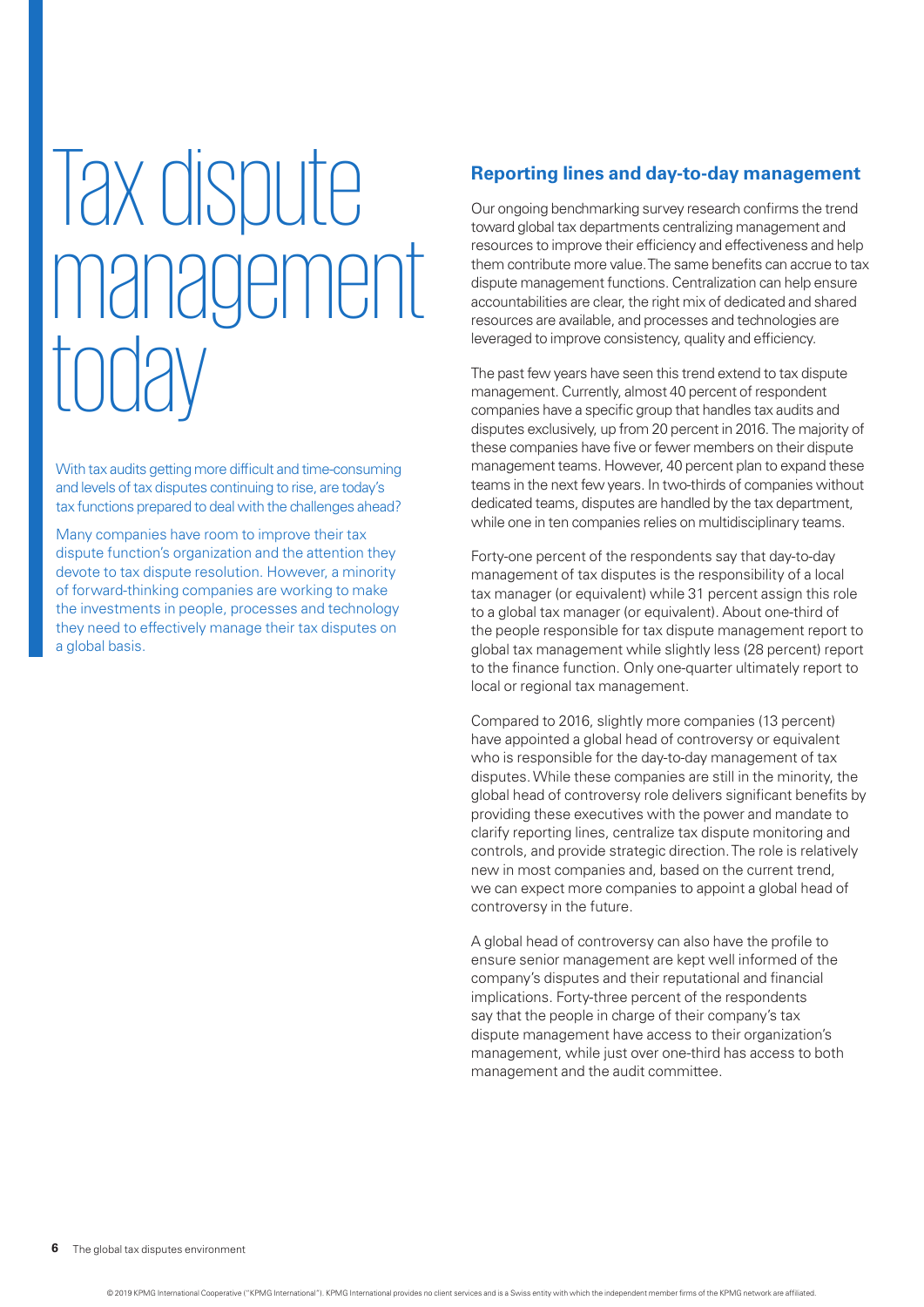#### **Survey results**



**The number** of respondent companies with a specific group that handles tax audits and disputes exclusively has doubled to 39 percent since 2016.



**80%** of the respondents with established internal processes for handling tax disputes employ people with specific, relevant tax dispute management experience.



In **two-thirds** of companies without dedicated teams, disputes are handled by the tax department.

One in ten companies relies on multidisciplinary teams



**Just under half** of companies have a process for escalating tax disputes that cannot be resolved at the lowest administrative level.





**Two-thirds** of the respondents have established an internal process for managing all tax disputes, up from one-third in 2016.

Source: KPMG International 2019.



#### **14 percent**

have a global head of controversy or equivalent who is responsible for the day-to-day management of tax disputes.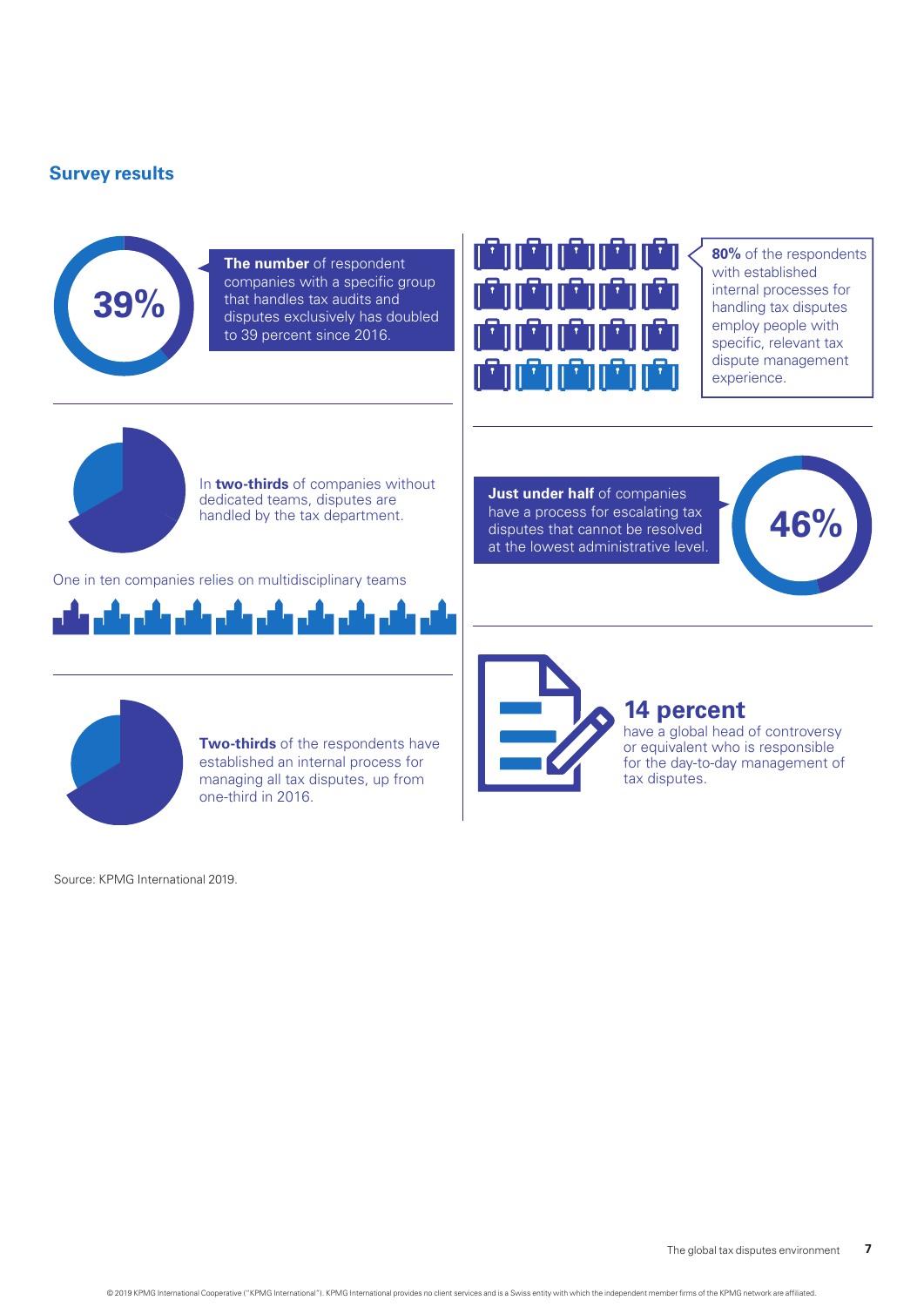About **a third** of the people responsible for tax dispute management report to the global tax management...



...and **28 percent** report to the finance function

About **half** of respondent companies have a budget for managing tax disputes.



For **44 percent** of these respondents, the budget for managing tax disputes is more than **10 percent** of the tax function's budget overall.

Source: KPMG International 2019.

#### **Resources and processes for managing tax disputes**

Half of respondent companies have a budget for managing tax disputes. For another quarter of the respondents, the budget coverage for particular disputes depends on the nature or quantum at risk. For 44 percent of these respondents, the budget for managing tax disputes is more than 10 percent of the tax function's budget overall. Three-quarters believe their current tax dispute management budget is adequate.

Established central processes, including processes for escalation, help companies identify issues and risk early, and achieve global consistency in how they manage disputes worldwide. A third of respondent organizations do not have in place such processes. The other respondents report having these processes, and for almost a quarter of them, the process depends on the dispute's nature or amount at risk. This helps ensure the process is reserved for only those disputes with relatively high reputational or financial risk.

#### Does your organization have an established internal process for managing tax disputes?







of the/quantum at risk from the tax dispute

Source: KPMG International 2019.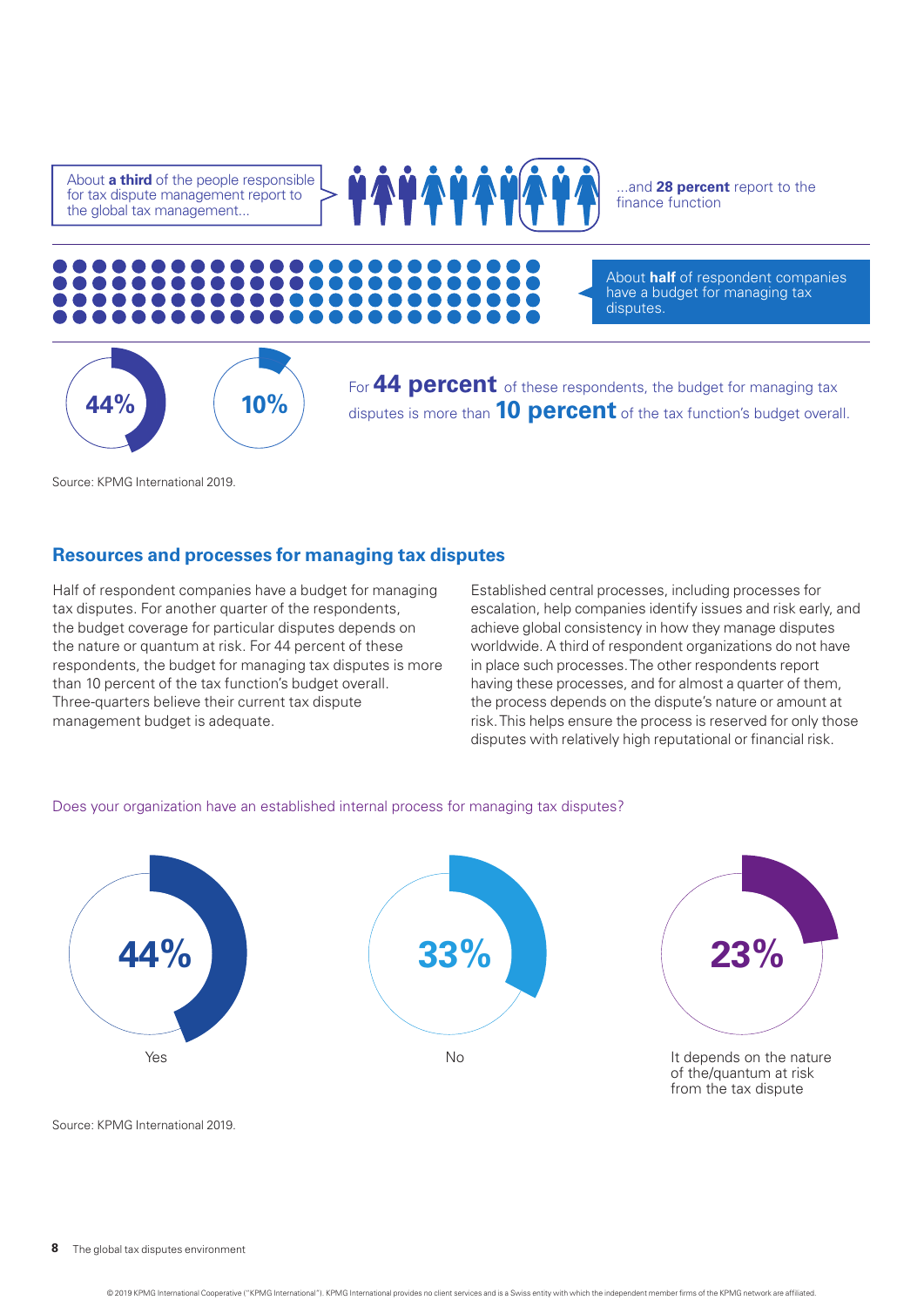It is encouraging to see that more respondents (44 percent) report having established an internal process for managing all disputes, compared to 2016 (just over a third).

Further, the portion of the respondents with established internal processes for handling tax disputes that employ people with specific, relevant tax dispute management experience (e.g. legal, previous dispute resolution experience) rose significantly (80 percent currently versus half in 2016).

Over half percent of all respondent companies have a process for escalating tax disputes that cannot be resolved at the lowest administrative level. These processes are important for bringing issues to the tax dispute management team's attention as early in the dispute resolution process as possible.

In 45 percent of these cases, the escalation process only applies to disputes of a certain nature or involving disputed taxes over

a certain threshold, which is an advisable practice. Tax dispute management teams do not have the time or resources to involve themselves in every dispute. Establishing a materiality threshold (e.g. USD\$20 million in disputed taxes) can focus scant dispute management resources on those cases with the most significant financial and reputational implications.

However, smaller cases still need to be monitored, since they can grow into larger disputes or add up to large amounts if the same relatively small issue is replicated across many jurisdictions. An analysis of smaller issues, such as US state income tax issues, can reveal cumulative savings opportunities and serve as a business case for adding more resources. As we will see in the next section, technology can help make sure tax dispute management teams are able to keep watch over all of the company's tax disputes.

### Tax dispute management take-aways: Tax departments today

- In light of swelling levels of tax disputes and the significant reputational and financial losses they can cause, some forward-thinking companies are investing in processes and resources to strengthen their tax dispute resolution functions. For example:
	- 40 percent of the respondents have a specific group that handles tax audits and disputes exclusively, twice as many as in 2016
	- two-thirds have an established internal process for managing and escalating tax disputes
	- about half have a budget dedicated to tax dispute management.
- A small but growing portion of the respondents have a global head of controversy or equivalent who is responsible for the day-to-day management of tax disputes and who can help the dispute team to clarify accountabilities, centralize tax dispute monitoring and controls, provide strategic direction, and communicate with the board and senior management. Centralizing company-wide responsibility for tax disputes under one leader may become a leading practice in the years to come.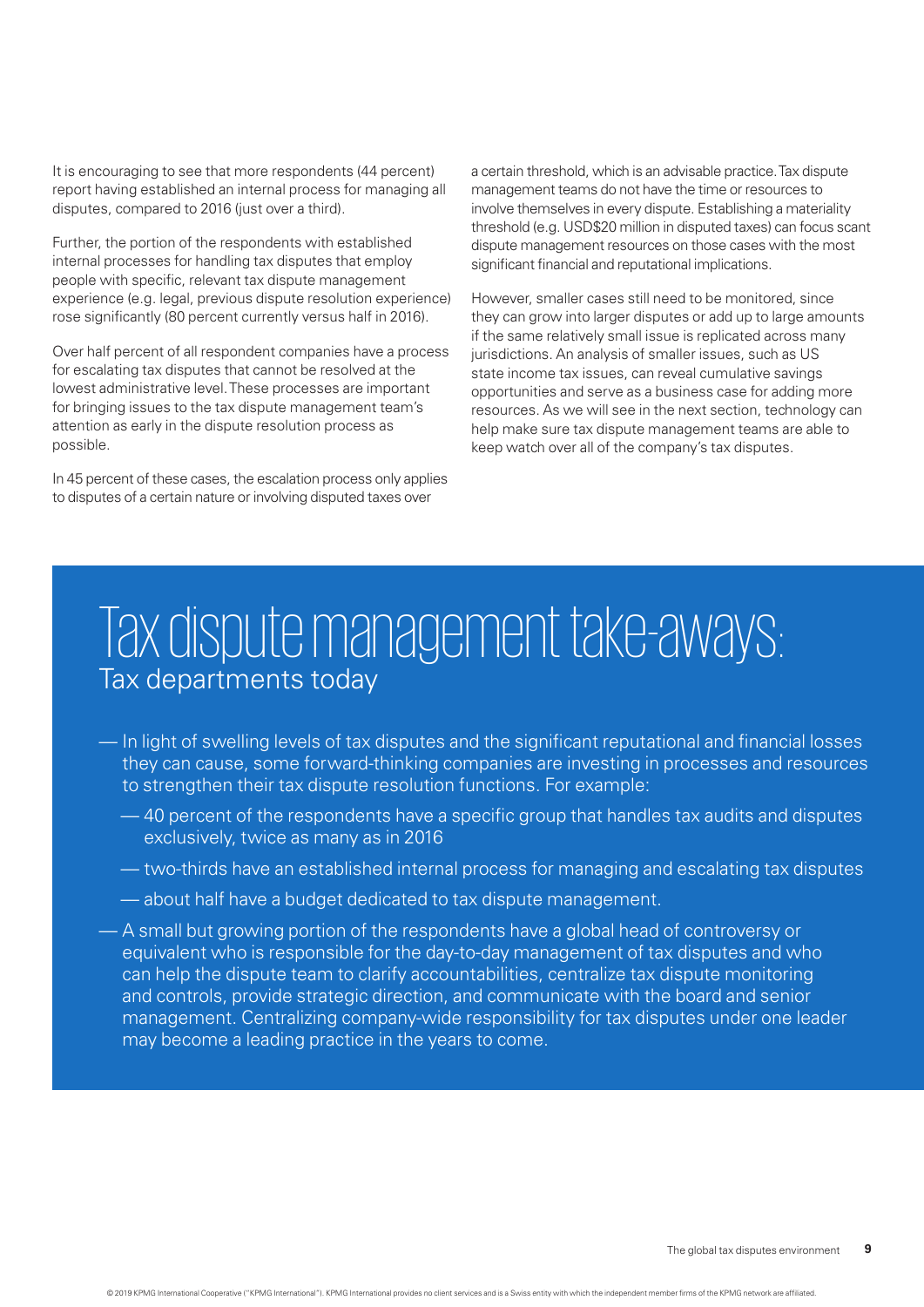## Leveraging technology

As part of their increasingly sophisticated risk assessment and audit practices, tax authorities in many jurisdictions are employing data analytic tools to flag audit issues and risk-assess taxpayers, in part to make up for shrinking tax department budgets.

Over two-thirds of the respondents report more use of technology by the tax authorities they deal with. The majority are seeing more tax authority use of technology in audits of tax returns and transactions, while a third say technology is being used for assessing tax risk. Other areas where technology is being applied include customer service (reported by 21 percent) and analyzing country-by-country tax reports (17 percent).

# **Over two-thirds** of the respondents report

more use of technology by the tax authorities they deal with.



**33%** risk assessment

**62%** auditing tax returns and transactions

Similarly, technology can help resource-strapped teams ensure they are managing their company's disputes with

— Centrally, tax dispute management technology can help implement a governance framework for disputes by providing visibility and transparency into all ongoing disputes in each country you operate in.

efficiency and effectiveness, both centrally and locally:

— Locally, technology can offer an easy-to-use and effective means of providing information about in-country disputes, in a consistent and clear format.

Visibility is key to identifying issues early in the process and developing a litigation or controversy strategy. With a worldwide tax audit management system, dispute management teams can follow and compare cases and developments from country to country. Technology can also help to reveal systemic issues within the organization that are giving rise to disputes and ensure the lessons learned are shared across the global organization's transfer pricing and compliance teams.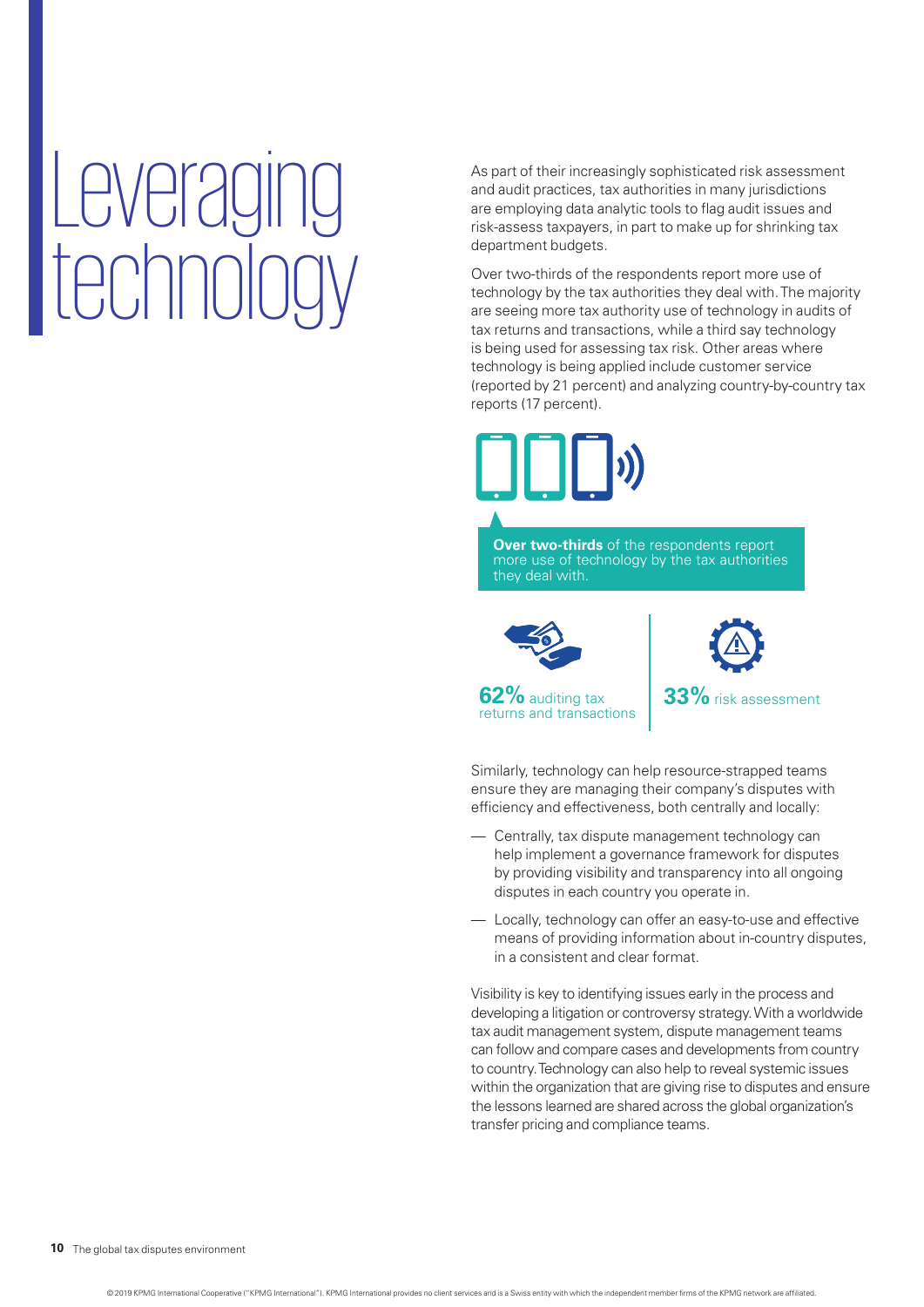Since 2016, there has been a big jump in the portion of the respondents who use technology to monitor the number and nature of their organization's tax disputes globally, rising from 30 percent in our previous survey to 68 percent currently. Excel spreadsheets are still the most commonly used technology for this task, while only a quarter of these respondents use a disputes-specific software platform. The low use of dispute management-specific technology could be due to the fact that, as noted earlier, most dispute teams are managed as part of the



**Over two-thirds** of the respondents use technology to monitor the number and nature of their organization's tax disputes globally and only one-quarter of these respondents use a disputes-specific software platform.

larger tax department and often lack budget for and control over investments in technology.

Tax dispute management technology can eliminate inefficient, ad hoc processes and give a quick, real-time picture of what's going on with the company's tax controversy matters globally. It is encouraging to see that about 46 percent of the respondents expect their use of technology for managing and monitoring tax disputes to change in the next 2 years, up slightly from 40 percent in 2016.





Source: KPMG International 2019.

### Tax dispute management take-aways: leveraging technology

- Tax authorities in many jurisdictions are employing increasingly sophisticated data analytic tools to flag audit issues and risk-assess taxpayers.
- Technology can also help resource-strapped teams ensure they are managing their company's disputes with efficiency and effectiveness.
- A rising majority of the respondents use technology to monitor the number and nature of their organization's tax disputes globally, but only one-quarter of these respondents use a disputes-specific software platform.
- Encouragingly, about 44 percent expect their use of technology for managing and monitoring tax disputes to change in the next 2 years.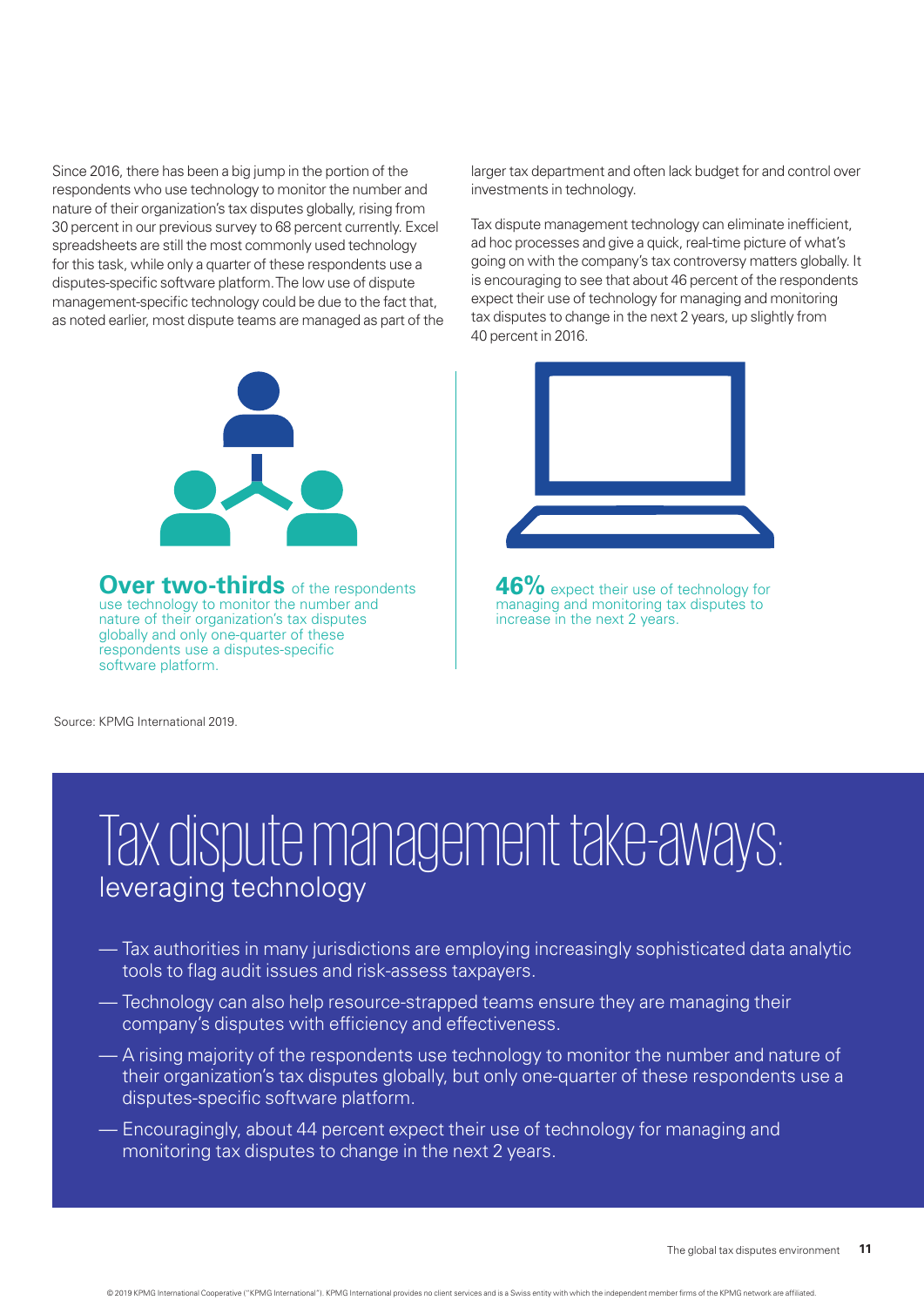### Tax dispute management  $\int f \mid \int f \mid \int f \mid \int f \mid$

Rising tax authority aggression. Increasing collaboration and sharing of information among tax authorities. More potential for tax disputes. Based on the current survey, many companies have scope to better protect their bottom lines and preserve value by investing in their tax dispute management functions. Across the survey responses, it is clear that a growing minority of forward-thinking companies are already at work developing robust tax risk management frameworks that are fit for the future.

Based on these results and the experiences of Global Tax Dispute Resolution & Controversy Services professionals of KPMG's global network of member firms, leading tax dispute management functions of tomorrow would have the following key hallmarks:

- **a global, senior executive head of tax controversy** with the power and mandate to clarify reporting lines, centralize tax dispute monitoring and controls, and provide strategic direction
- **dedicated budgets** that are sufficient to cover all of the company's dispute management needs and provide some control over how the funds are deployed and invested
- **dedicated, adequately staffed teams of professionals** with tax dispute management experience relevant to the company and its industry
- **centralized, internal processes** that ensure accountabilities are clear and promote consistency, quality and efficiency in tax dispute management activities, locally and globally
- **clear, company-wide tax dispute management guidelines** to help facilitate the hands-on work of managing tax cases and foster communication between business units and the tax dispute management team
- an **effective sourcing strategy** for the use of internal talent and third party advisers to ensure the right specialized skills and talent are on tap to manage tax disputes at the right time
- **escalation processes** for bringing issues to the tax dispute management team's attention as early in the dispute resolution process as possible
- **processes for communicating with company directors and senior executives** about the potential impact of tax disputes on their company's reputations, operations and bottom lines
- **a worldwide tax audit management software platform** that delivers a complete view of all current disputes, as well as potential disputes in the pipeline.

© 2019 KPMG International Cooperative ("KPMG International"). KPMG International provides no client services and is a Swiss entity with which the independent member firms of the KPMG network are affiliated.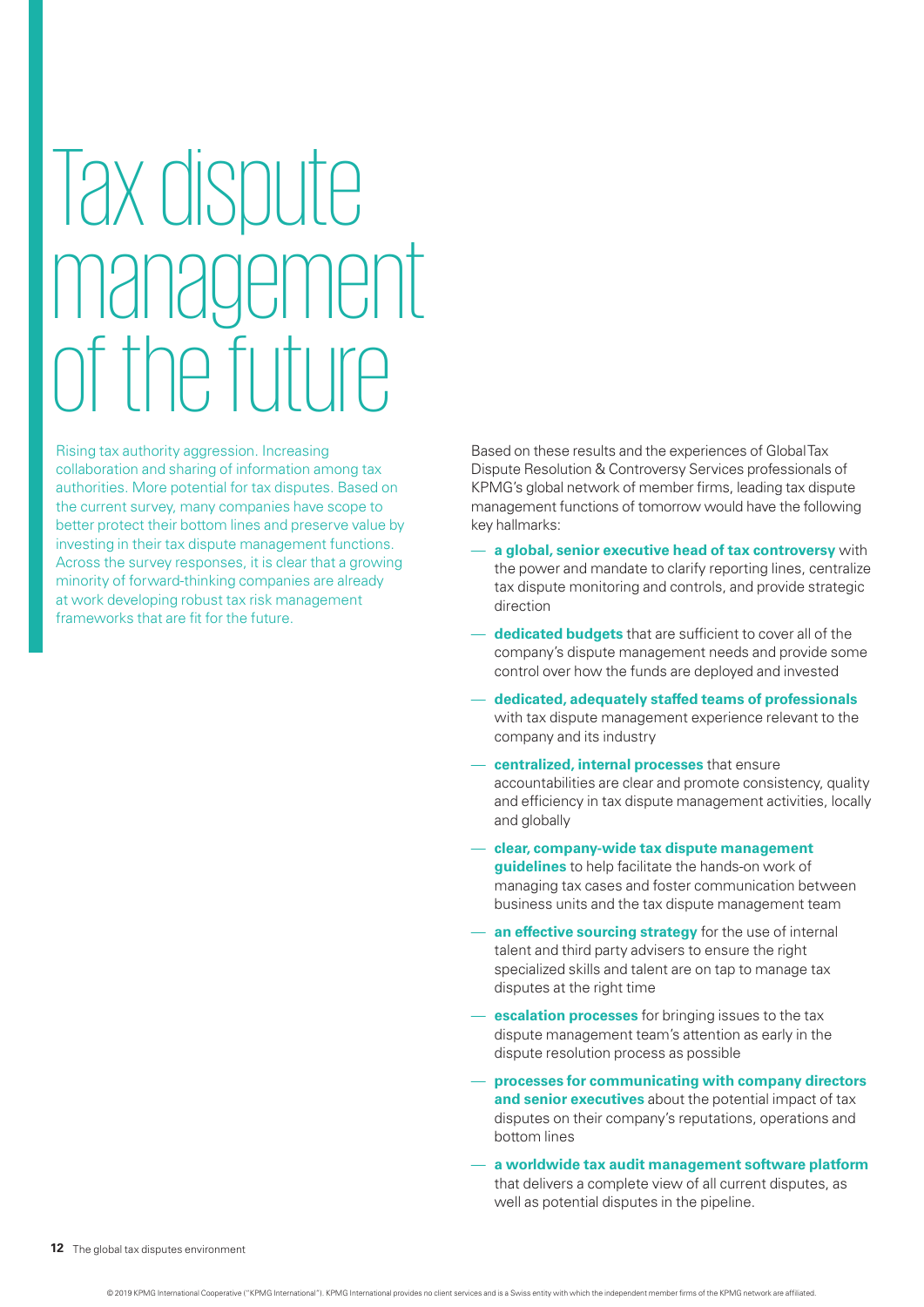© 2019 KPMG International Cooperative ("KPMG International"). KPMG International provides no client services and is a Swiss entity with which the independent member firms of the KPMG network are affiliated.